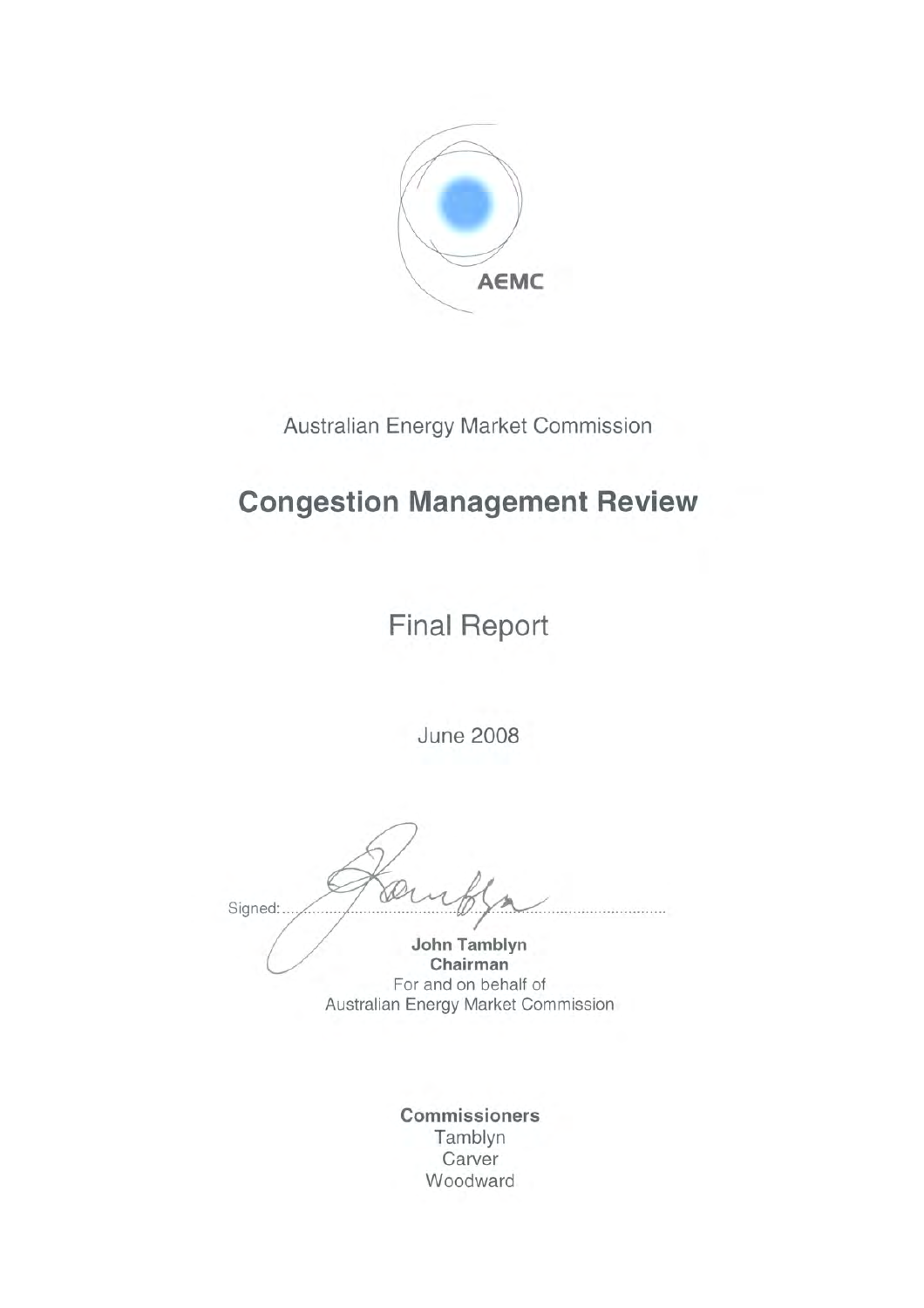### **Inquiries**

The Australian Energy Market Commission PO Box A2449 Sydney South NSW 1235

**E:** aemc@aemc.gov.au **T:** (02) 8296 7800

**F:** (02) 8296 7899

### **Citation**

AEMC 2006, *Final Report*, Congestion Management Review, June 2008, Sydney

### **About the AEMC**

The Council of Australian Governments, through its Ministerial Council on Energy, established the Australian Energy Market Commission (AEMC) in July 2005 to be the Rule maker for national energy markets. The AEMC is currently responsible for Rules and policy advice covering the National Electricity Market. It is a statutory authority. Our key responsibilities are to consider Rule change proposals, conduct energy market reviews and provide policy advice to the Ministerial Council as requested, or on AEMC initiative.

This work is copyright. The Copyright Act 1968 permits fair dealing for study, research, news reporting, criticism and review. Selected passages, tables or diagrams may be reproduced for such purposes provided acknowledgement of the source is included.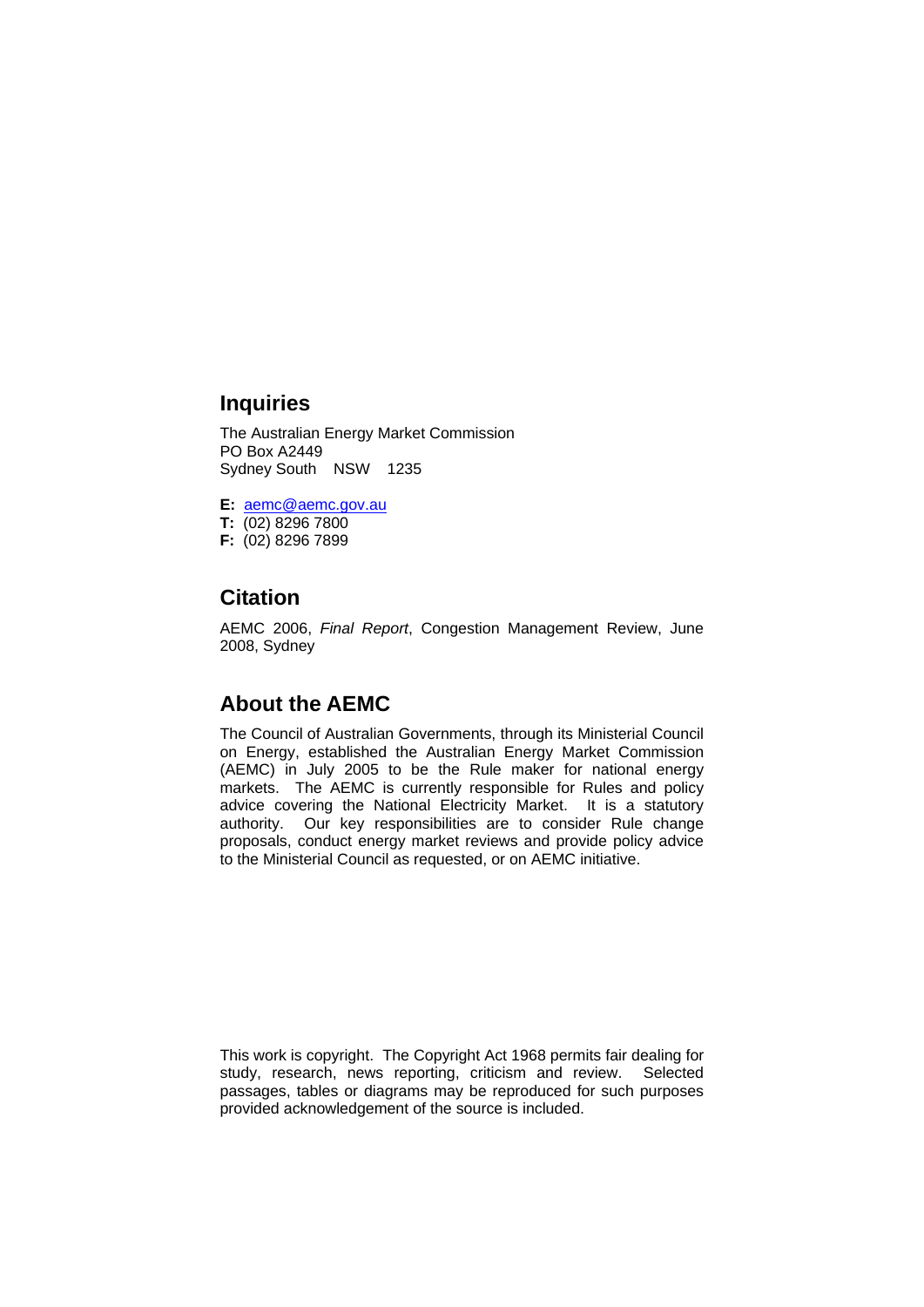# **Foreword**

The Australian Energy Market Commission is pleased to submit its Final Report on the Congestion Management Review for consideration by the Ministerial Council for Energy (MCE).

We were asked by the MCE to undertake this Review in October 2005, with a view to identifying ways of improving the ability of market participants to manage risks resulting from congestion on the transmission networks. We have consulted widely with stakeholders through the course of this Review, and analysed a wide range of evidence and policy options.

The Final Report, together with the work we will shortly complete for the MCE on national transmission planning arrangements, brings to a close a significant programme of reform to wholesale market and transmission Rules for the National Electricity Market (NEM) over the past three years. A result is a Congestion Management Regime which promotes efficiency, and is proportionate to the materiality of congestion in the NEM historically.

The Final Report also foreshadows a new phase of review and potential reform, as market participants and policy makers seek to understand the implications of policy responses to climate change for the economics and future performance of the NEM. Any path to reduce Australia's  $CO<sub>2</sub>$  emissions will necessarily involve the NEM and other energy markets to a significant degree. The foundation of the NEM is a regulatory framework based on effective competition and sound regulation of monopoly businesses, which promotes safe, secure and efficient supplies of electricity to consumers. It is important that we continue to scrutinise the ability of our market Rules to integrate new policy instruments, and the changes in market behaviour that such policies will elicit, to continue to promote these positive outcomes for consumers. I would hope that the Australian Energy Market Commission can make a valuable contribution to this process.

John Tamblyn

Chairman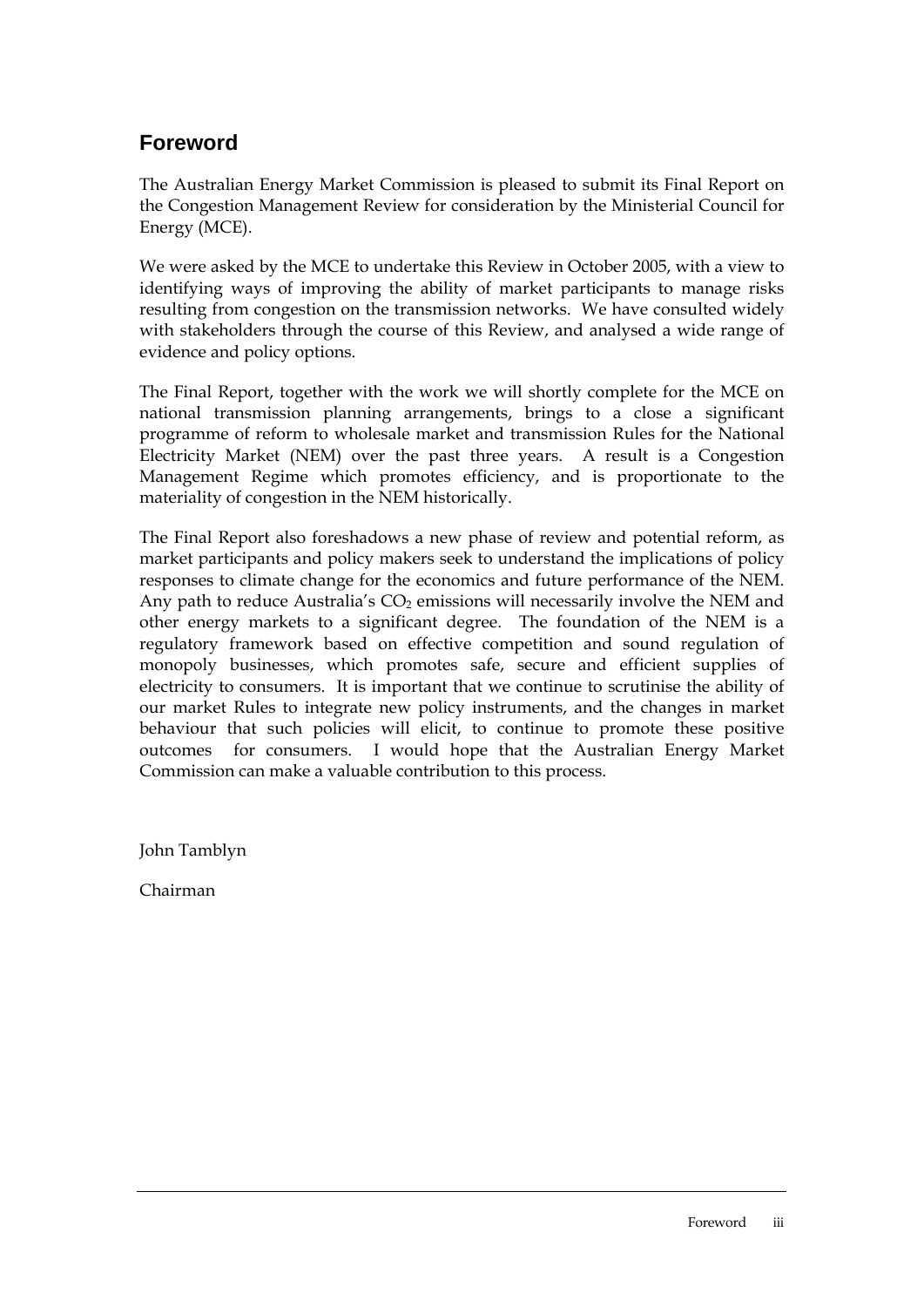# **Contents**

| 1              |                                                                             |  |
|----------------|-----------------------------------------------------------------------------|--|
|                | 1.1                                                                         |  |
|                | 1.2                                                                         |  |
|                | 1.3                                                                         |  |
|                | 1.4                                                                         |  |
| $\overline{2}$ |                                                                             |  |
|                | 2.1                                                                         |  |
|                | 2.2                                                                         |  |
|                | 2.3                                                                         |  |
|                | 2.4                                                                         |  |
| 3              |                                                                             |  |
|                | The nature of locational signals in the current CM Regime18<br>3.1          |  |
|                | 3.2                                                                         |  |
| 4              |                                                                             |  |
|                | 4.1                                                                         |  |
|                | 4.2                                                                         |  |
|                | Interactions between climate change policies and the NEM 38<br>4.3          |  |
|                | 4.4                                                                         |  |
|                | 4.5                                                                         |  |
|                | Appendices:                                                                 |  |
| Α              |                                                                             |  |
|                | A.1                                                                         |  |
|                | A.2                                                                         |  |
|                | A.3                                                                         |  |
|                | A.4                                                                         |  |
|                | A.5                                                                         |  |
| В              |                                                                             |  |
|                | B.1                                                                         |  |
|                | B.2                                                                         |  |
|                | B.3                                                                         |  |
|                | Review of economic materiality of congestion in the NEM87<br>B.4            |  |
|                |                                                                             |  |
| C              | Assessment of Congestion Management Regime elements113                      |  |
|                | The nature of location signals in the current CM Regime114<br>C.1           |  |
|                | C.2                                                                         |  |
|                | Transmission access, pricing, incentives and investment planning 132<br>C.3 |  |
|                | C.4                                                                         |  |
|                | C.5<br>Wholesale market pricing and settlement arrangements 182             |  |
|                | C.6                                                                         |  |
|                | C.7                                                                         |  |
|                | C.8                                                                         |  |
|                |                                                                             |  |
| D              |                                                                             |  |
|                | D.1                                                                         |  |
|                | D.2                                                                         |  |
|                | D.3                                                                         |  |
|                | D.4                                                                         |  |
|                | Proposed NEM-wide options addressing dis-orderly bidding233<br>D.5          |  |
| Е              |                                                                             |  |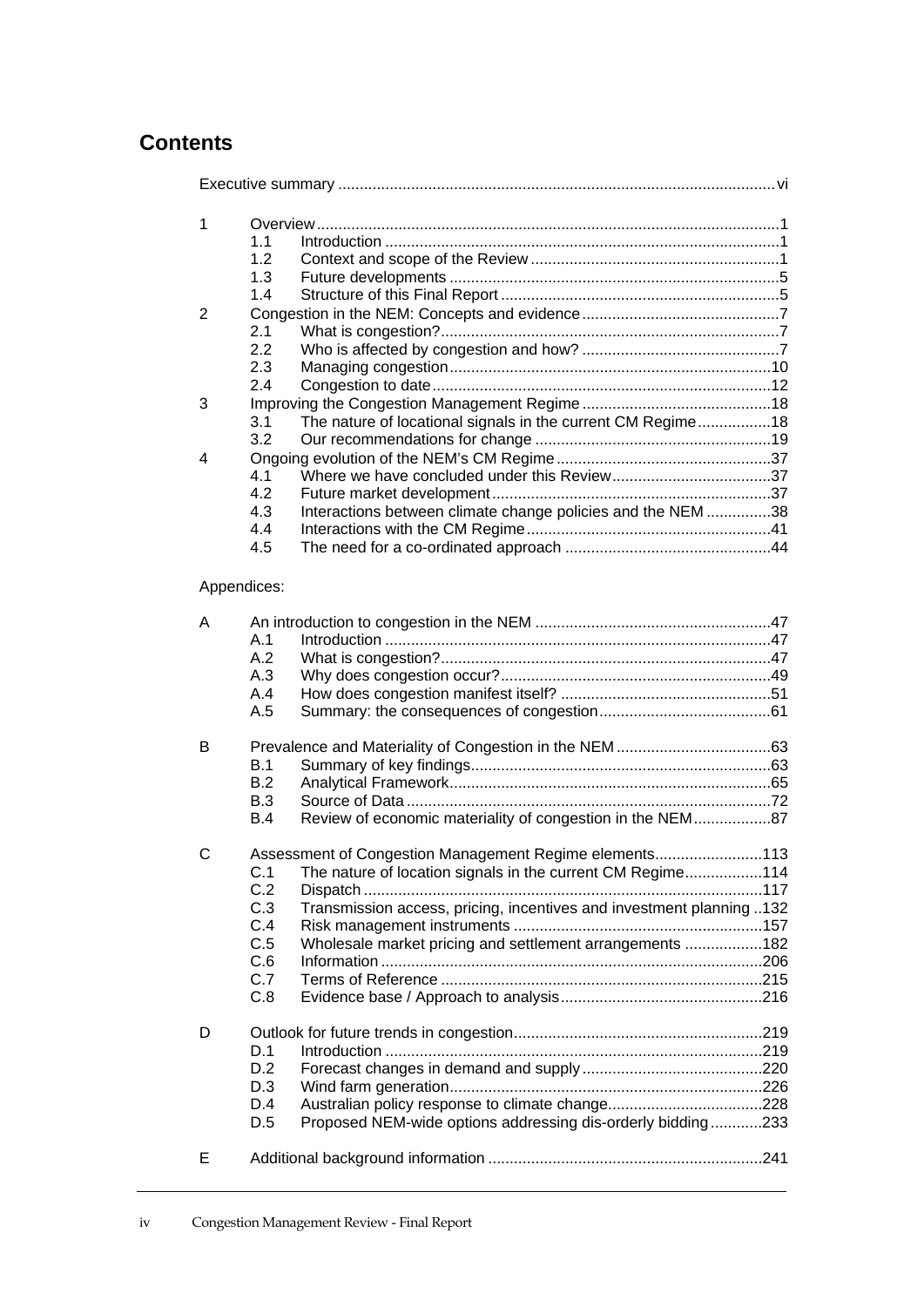|   | F 1<br>E.2<br>E.3<br>E.4<br>E.5 |  | 241  |  |
|---|---------------------------------|--|------|--|
| F |                                 |  | -305 |  |
| G | 312                             |  |      |  |
|   |                                 |  |      |  |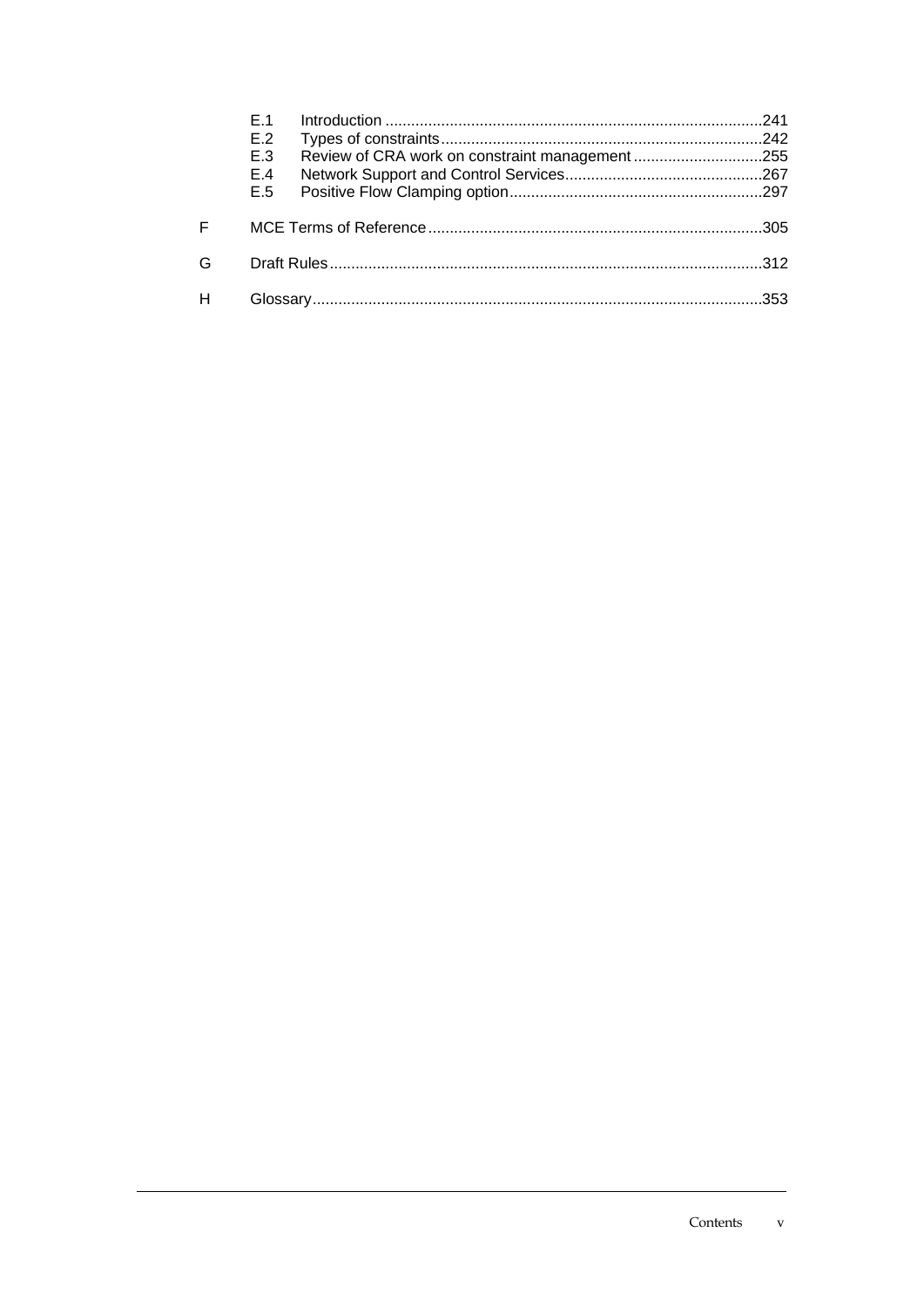# **Executive summary**

This is the Australian Energy Market Commission's (AEMC) Final Report on its Congestion Management Review (the Review). The Final Report:

- describes the framework (the "Congestion Management Regime") for understanding and managing congestion in the National Electricity Market  $(NEM)$ ;
- recommends to the Ministerial Council for Energy (MCE) specific changes to the National Electricity Rules that will improve the management of transmission congestion in the NEM. These recommendations build on a range of congestion management reforms already being implemented; and
- looks beyond the immediate MCE Terms of Reference for the Review and sets out key issues and drivers for change likely to impact on the Congestion Management Regime in the future.

The Terms of Reference for this Review required that we develop arrangements to improve the management of physical and financial trading risks associated with material transmission congestion. We were also tasked with developing a locationspecific interim constraint management mechanism for managing material constraint issues until such time as they are addressed through investment or region boundary change. Furthermore, the MCE stipulated that a nodal approach to pricing is not appropriate at this stage of market development.

### **Context**

This Report is one part of a wider and ongoing suite of reforms to the regulatory framework for the wholesale market and transmission. This wider suite of reforms impacts both the emergence and management of transmission congestion. It includes:

- regional boundary reform to the Snowy region to address the one significant, enduring and material point of congestion in the NEM;
- amendments to the Rules to introduce a new process for managing region boundary changes in the future;
- amendments to the Rules to establish a new Last Resort Planning Power (LRPP) to address the risk to the market of significant planning failure by Transmission Network Service Providers (TNSPs); and
- a new framework for the economic regulation of transmission (amendments to Chapter 6A of the Rules).

The current phase of the reform process will conclude with our review of national transmission planning arrangements, which later this year will deliver recommendations to the MCE on: an implementation plan to establish a National Transmission Planner; amendments to the Regulatory Test; and the establishment of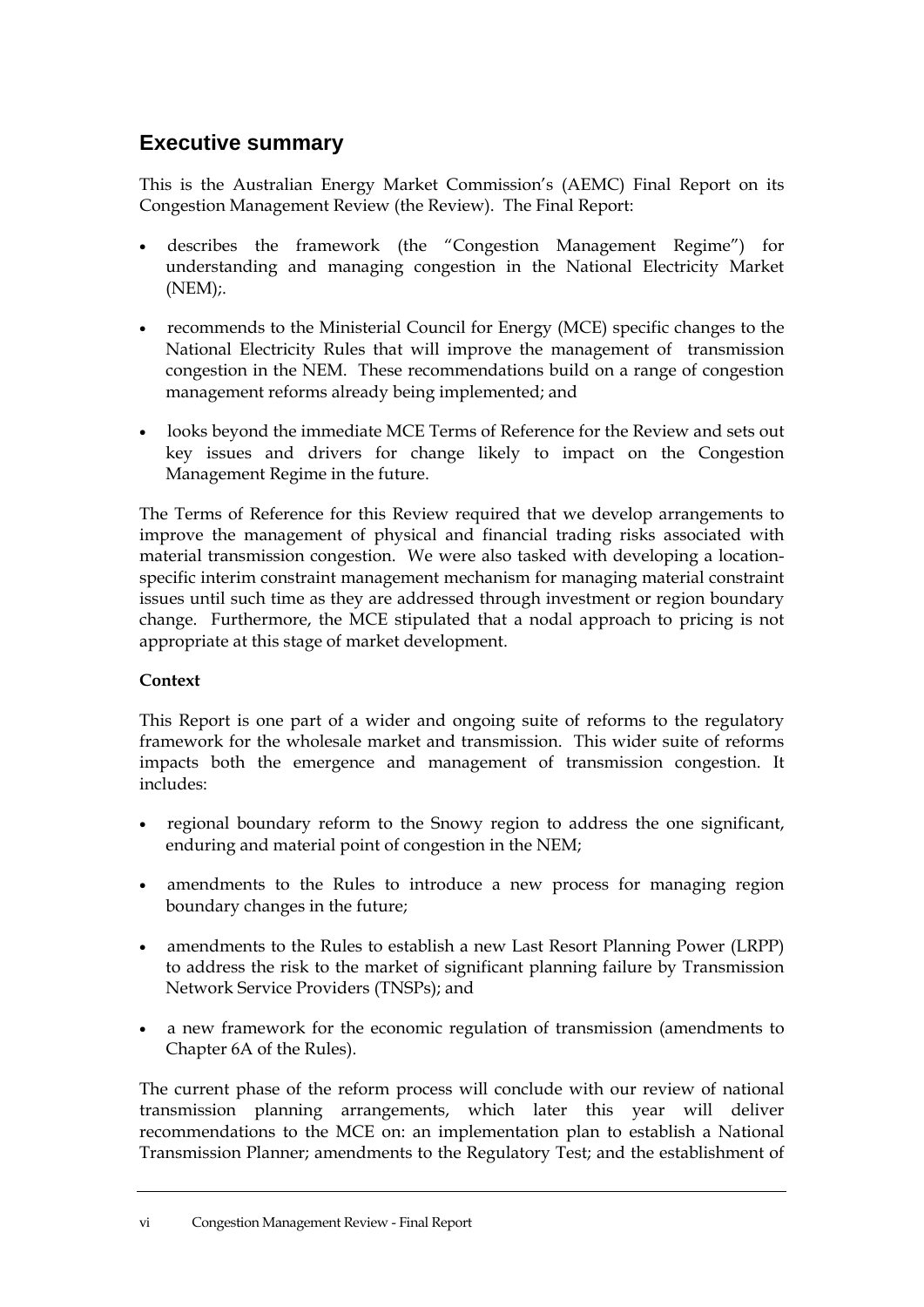a framework for establishing greater consistency across the NEM in transmission planning standards for reliability.

#### **Recommended Rule changes**

In response to the Terms of Reference, we are recommending to the MCE four specific Rule changes to improve the arrangements for managing financial and physical trading risks associated with material network congestion. The changes focus on enhancing the quality of information available to market participants to help them understand the risks associated with congestion, and on improving the effectiveness of risk management instruments. The changes, if implemented, will:

- formalise in the Rules NEMMCO's use of fully co-optimised network constraints for the purposes of dispatching generation and Market Network Service Providers;
- amend the Rules governing the funding of negative settlement residues so as to reduce uncertainty for holders of Inter-Regional Settlement Residue (IRSR) units;
- establish a new Congestion Information Resource (CIR), to be published by NEMMCO, which will consolidate and enhance existing sources of information relevant to the understanding and management of congestion risk; and
- clarify and strengthen the Rules governing the rights of generators who fund transmission augmentations as a means of managing congestion risk, so that in the future connecting parties make a contribution to those funded investments from which they will benefit.

#### **Congestion and wholesale market pricing**

In the NEM, the market and system operator NEMMCO dispatches the market every five minutes with the objective of minimising the cost of dispatch based on bids and offers from generators and larger load customers. $a$  A generator therefore faces a risk that it might not be dispatched for its desired output. This is physical (or "dispatch") risk. A generator also faces financial (or "basis") risk to the extent that it enters into contracts referenced to prices in other regions. In other market designs generators are allocated, or can purchase, a transmission access right which affords protection against volume risk. In the NEM, a generator's "right" to use the transmission network depends on whether it is dispatched by NEMMCO or not. This is termed an "open access" transmission regime.

A regionally-priced market design has two main congestion-related policy challenges which can potentially result in decentralised decision making by market participants, which can lead to economically inefficient outcomes. First, congestion can create incentives for generators to submit bids that do not reflect costs; this is done in order to secure or avoid dispatch, i.e. to manage dispatch risk (the "dis-orderly bidding problem"). If the market is dispatched using bids that do not reflect costs, then the

<sup>&</sup>lt;sup>a</sup> Dispatch is also subject to the constraint of managing the security and reliability of the power system.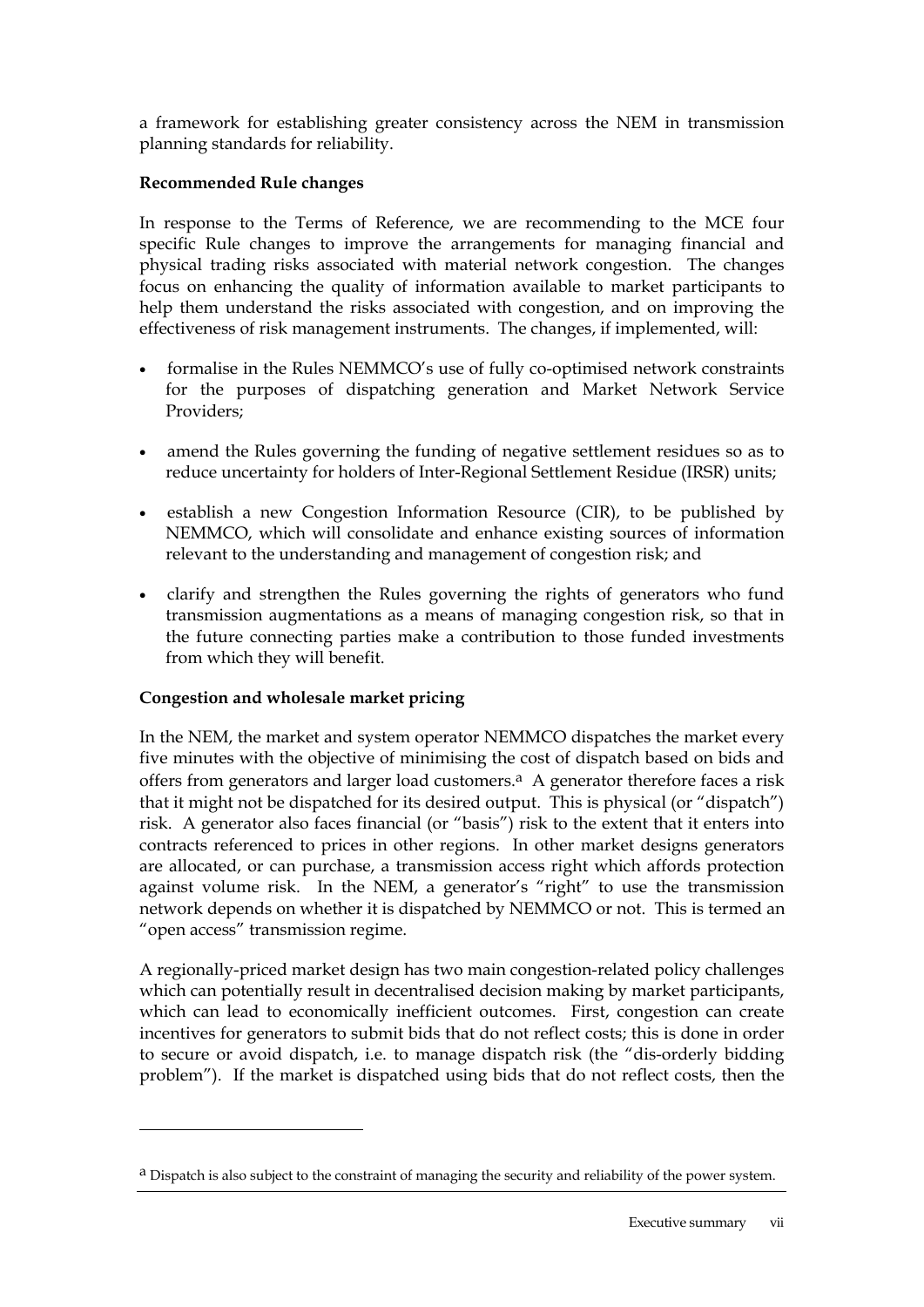dispatch may be more costly (in terms of underlying resource costs) than it needs to be.

Second, congestion, and the way it is priced in the market, can influence the locational decisions of investors (the "location decision problem"). To the extent that congestion is priced in the market, this can provide signals for the optimal timing and location of generation, network and large customer investments.

The incentives for generators to submit bids that do not reflect costs as a means of managing volume risk can be addressed by linking more closely the price a generator receives in settlement to the value of its bid. Calculating prices individually for each point (node) of the network is one means of doing this. Another method, which the MCE directed us to review, is a location-specific interim constraint management mechanism. There are many different designs for such a mechanism, but the basic framework involves (a) introducing nodal prices for generators in a designated geographical area, and (b) allocating rights to generators in the area, to be settled at the RRP. If a generator is dispatched for a volume greater than its allocated rights, then it is paid its nodal price for the surplus generation. This encourages a generator to submit bids that more accurately reflect underlying resource costs.

While in a location-specific and time-limited manner a constraint management mechanism does address the "dis-orderly bidding problem", its presence is unlikely to be the determining factor in investment decisions, and therefore it will not resolve the "location decision problem". A location-specific interim constraint management mechanism is inherently uncertain and short-term. Decisions on long-term mechanism is inherently uncertain and short-term. investment—for example, whether to finance a project and, if so, what project and at what cost-will instead be dominated by the other, more enduring price and nonprice signals that already exist in the market. These include price differences between regions, the prospect of changes to pricing regions, transmission losses, volume risk, connection and other negotiated transmission costs, proximity and access to the electricity grid, and proximity to transport infrastructure for generation fuel sources. Importantly, it is how these signals combine, rather than the form or strength of a particular individual signal, that matters when assessing their impact on the efficiency of outcomes for consumers.

In conclusion, we are not persuaded that a location-specific interim constraint management mechanism will promote the National Electricity Objective at this stage, given the prevailing patterns and economic materiality of congestion. Analytical work by the Australian Energy Regulator (AER) and by us suggests that productive inefficiencies from dis-orderly bidding have been relatively minor to date. In addition, empirical research from NEMMCO shows that congestion has tended to be transitory and influenced significantly by network outages, hence it would be difficult to target exactly where localised pricing interventions should be applied.

Furthermore, the introduction of a location-specific interim constraint management mechanism would add a layer of complexity to the market design and would require the resolution of significant design issues. It would introduce more settlement prices. The entitlement for a NEM generator to be settled at the regional price for its dispatched output would be removed, and replaced with another form of entitlement. The entitlement is important because it represents a mechanism for managing price risk. In some proposed designs this alternative entitlement would be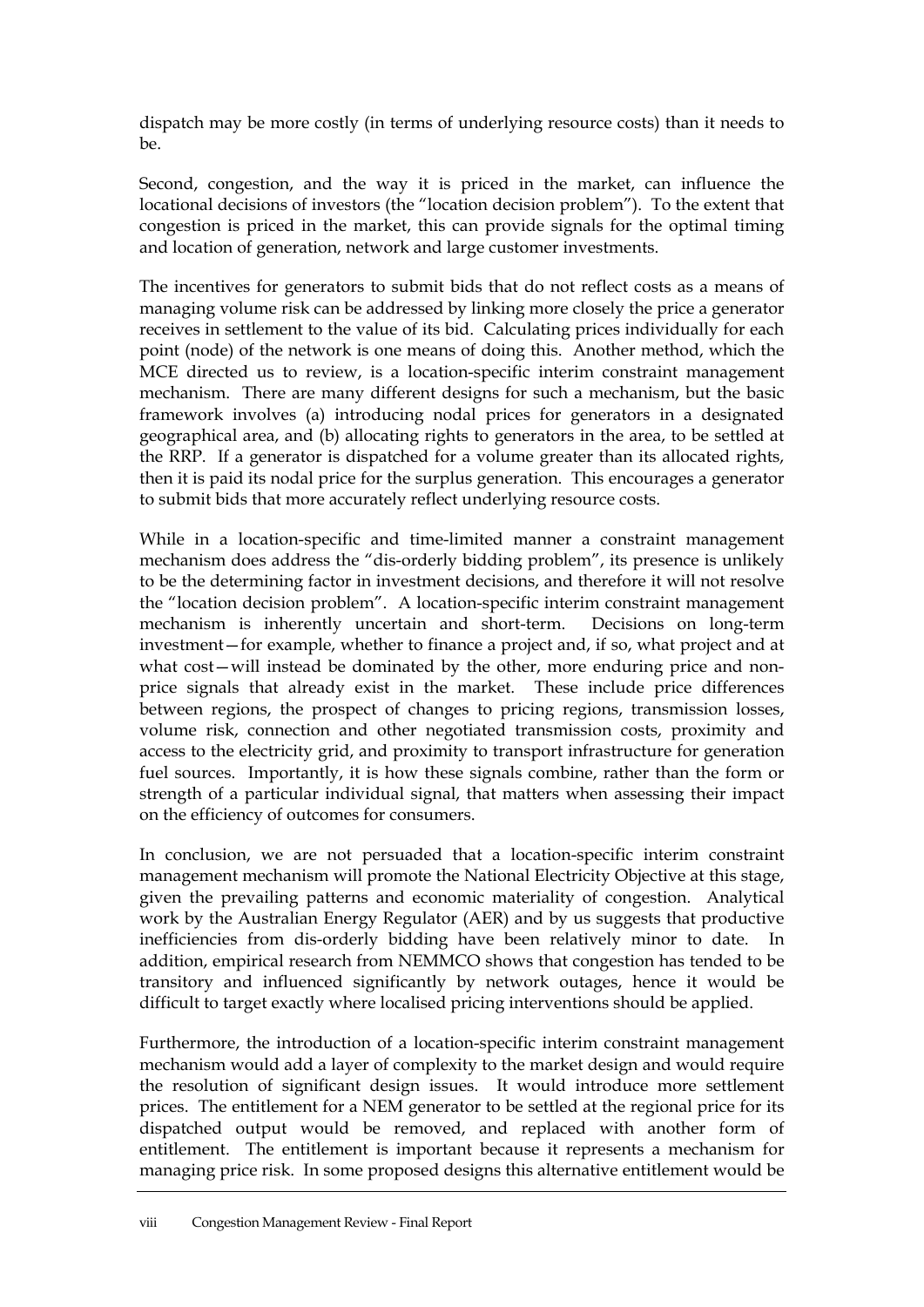allocated using an administrative rule, while in others rights would be defined explicitly and released for sale through an auction. The introduction of firm transmission rights for generation would involve fundamentally changing the NEM's design and would raise complex policy questions such as whether such rights should be grandfathered, auctioned or allocated on some other basis. Given the evidence to date does not show that transmission congestion has been a material problem, and given the complexities associated with designing a location-specific interim constraint management mechanism we are not persuaded that such a mechanism represents a net improvement in market efficiency at this time.

#### **Future challenges**

During the course of this Review there has been an increasing focus among stakeholders on the "location decision problem". This has revealed itself in proposals for more fundamental change to the Congestion Management Regime, including NEM-wide changes to abolish or amend the entitlement for dispatched volumes to be settled at the regional price and to introduce alternative mechanisms for managing price risk. This shift of focus reflects the need for new investment in the NEM, as well as the uncertainty over the nature of such investment in the context of climate change and policy responses to it.

The impact on the NEM of government policy initiatives in response to climate change (including the promotion of renewable energy technologies) will be profound. There are likely to be: significant amounts of new generation in remote parts of the network; closure of existing fossil fuel generation capacity; large shifts in the patterns of electrical flows across transmission and distribution networks; and new challenges for system operation and security of supply resulting from significant volumes of intermittent generation, such as wind turbines or small-scale embedded or micro generation. The pattern of these changes will be strongly influenced by policy settings, such as the details of a national emissions trading scheme, which are yet to be resolved.

These changes are likely to "stress test" the NEM's regulatory framework including the Congestion Management Regime. While further reforms to the Regime should be proportionate to the problem and have a robust analytical basis, we should be aware that even a proportionate response might involve significant reform to the regulatory framework. The changes to the underlying economics of the NEM resulting from climate change policy, and the consequent impacts on the behaviour of market participants and on what is required of the NEM's transmission networks, are potentially very large and may, among other consequences, result in the emergence of material transmission congestion.

If analysis were to indicate that material transmission congestion is likely to emerge as a consequence of changes to the underlying economics of the NEM, it is likely that there will be numerous options for reform that warrant consideration. For example, if new and stable points of material congestion emerge, perhaps as a result of timing differences between generator and network investment responses, it might be appropriate to re-evaluate location-specific interim constraint management mechanisms as a transitional device. A more extensive reform option would be the introduction of Generator Nodal Pricing (GNP) on a NEM-wide basis. GNP would solve the dis-orderly bidding problem, and would be more effective at addressing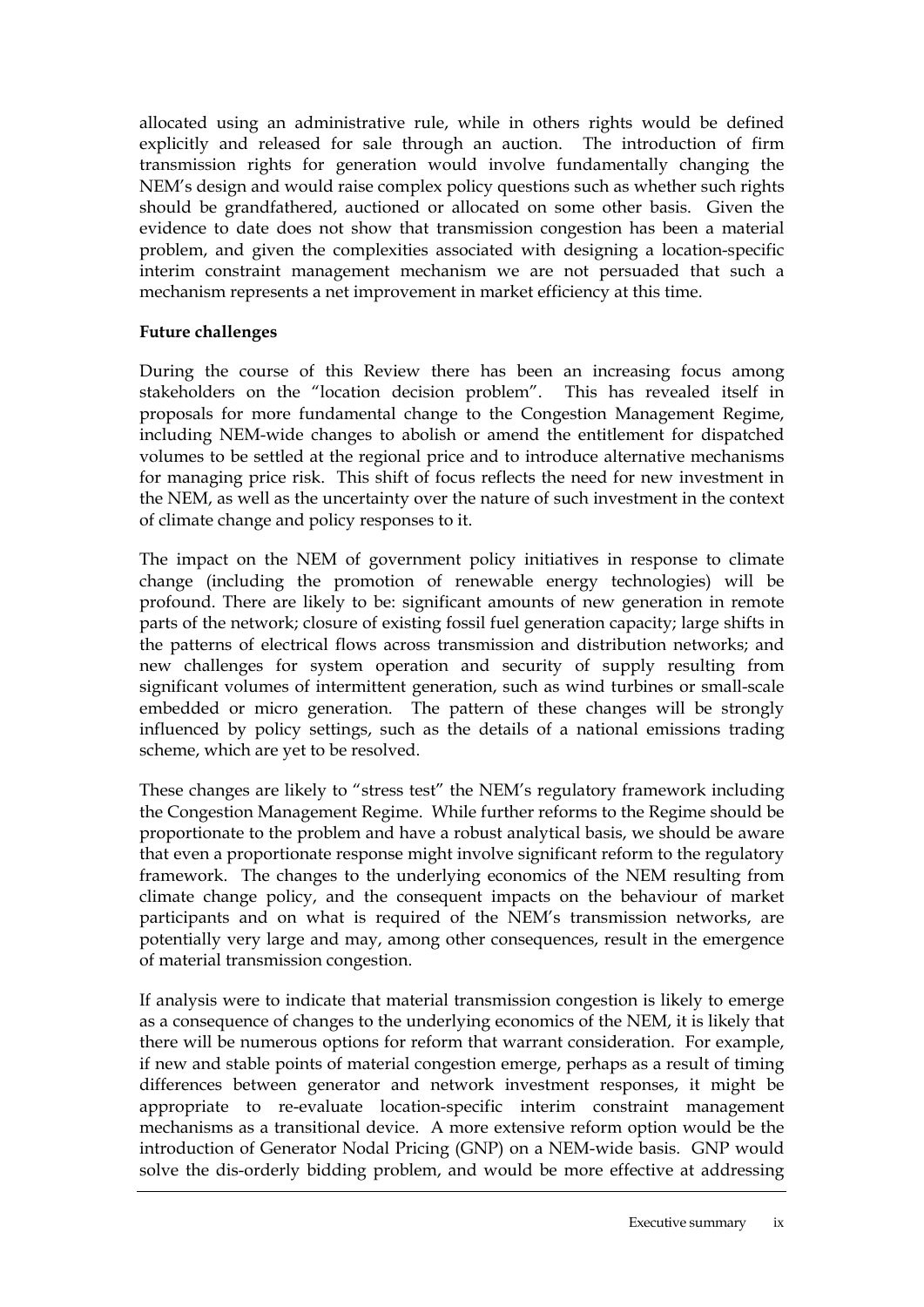the locational decision problem than would a localised, time-limited pricing intervention. However, it would represent a significant change to the NEM market design and would require a complete overhaul of the market architecture for managing price risk. As a companion piece to this Review we have undertaken initial but substantial analytical work on the potential application of GNP.b

The profound impact of policy responses to climate change on the underlying economics of the NEM suggests that it is timely to consider the case for more fundamental change. It is important of course that any such review be comprehensive and integrated; the complexity of the interactions, and the consequent risk of unintended consequences, mean that partial approaches are unlikely to deliver optimal outcomes. The review should be based on empirical evidence and robust analysis, and informed by effective and inclusive consultation with stakeholders.

A comprehensive review would consider the need for modifications to the energy market design and regulatory framework to ensure that the impacts of climate change policies on the NEM can be accommodated efficiently and at least cost. Such a review would need to address issues including:

- the likely nature and extent of the impact of climate change policies on the structure, economics and performance of the NEM;
- the identification of any elements of the NEM regulatory framework that may require incremental or more fundamental change to accommodate the impacts of climate change policies; and
- the identification and assessment of feasible options for change to the energy market design and regulatory framework to facilitate the integration of climate change policies with the continued efficient operation and performance of the NEM.

The diagram below represents what the Congestion Management Regime will look like in the NEM—if the recommendations in this Final Report as well as recommendations from related work in the National Transmission Planner review are implemented. The diagram also identifies areas where it will be beneficial in the future to consider how climate change policies may interact with and impact on the NEM's regulatory framework.

Building upon the congestion management reforms already being implemented, this Final Report together with its recommendations for incremental improvements to the Congestion Management Regime provide important direction on the nature and scope of the priority areas for future review and reform in the context of climate change policies.

l

b We commissioned Frontier Economics to undertake a review on the potential application of GNP. We also had Professor Grant Read of EGR Consulting provide a peer review of the Frontier Economics report. These supplementary papers are available on our website: www.aemc.gov.au.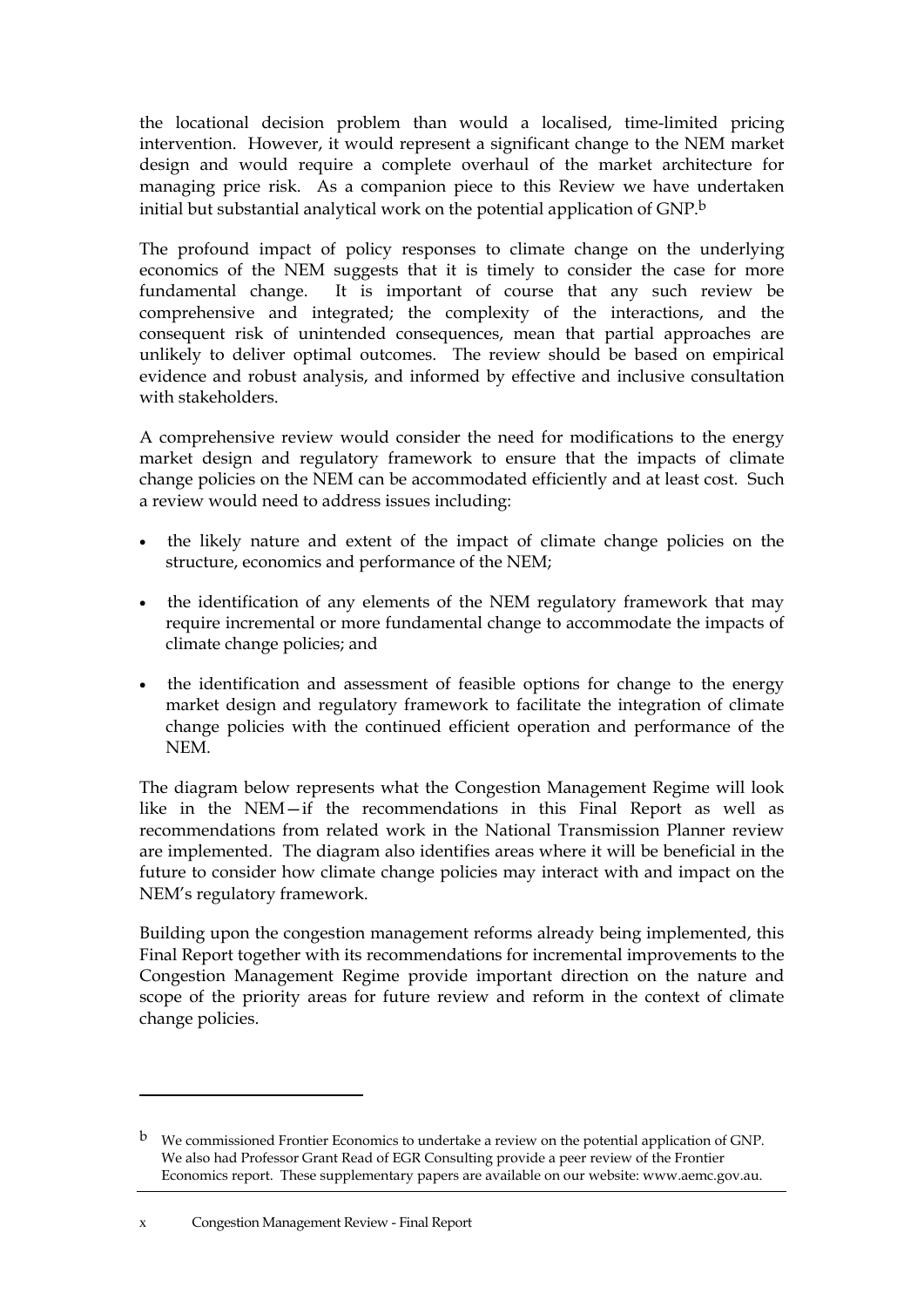